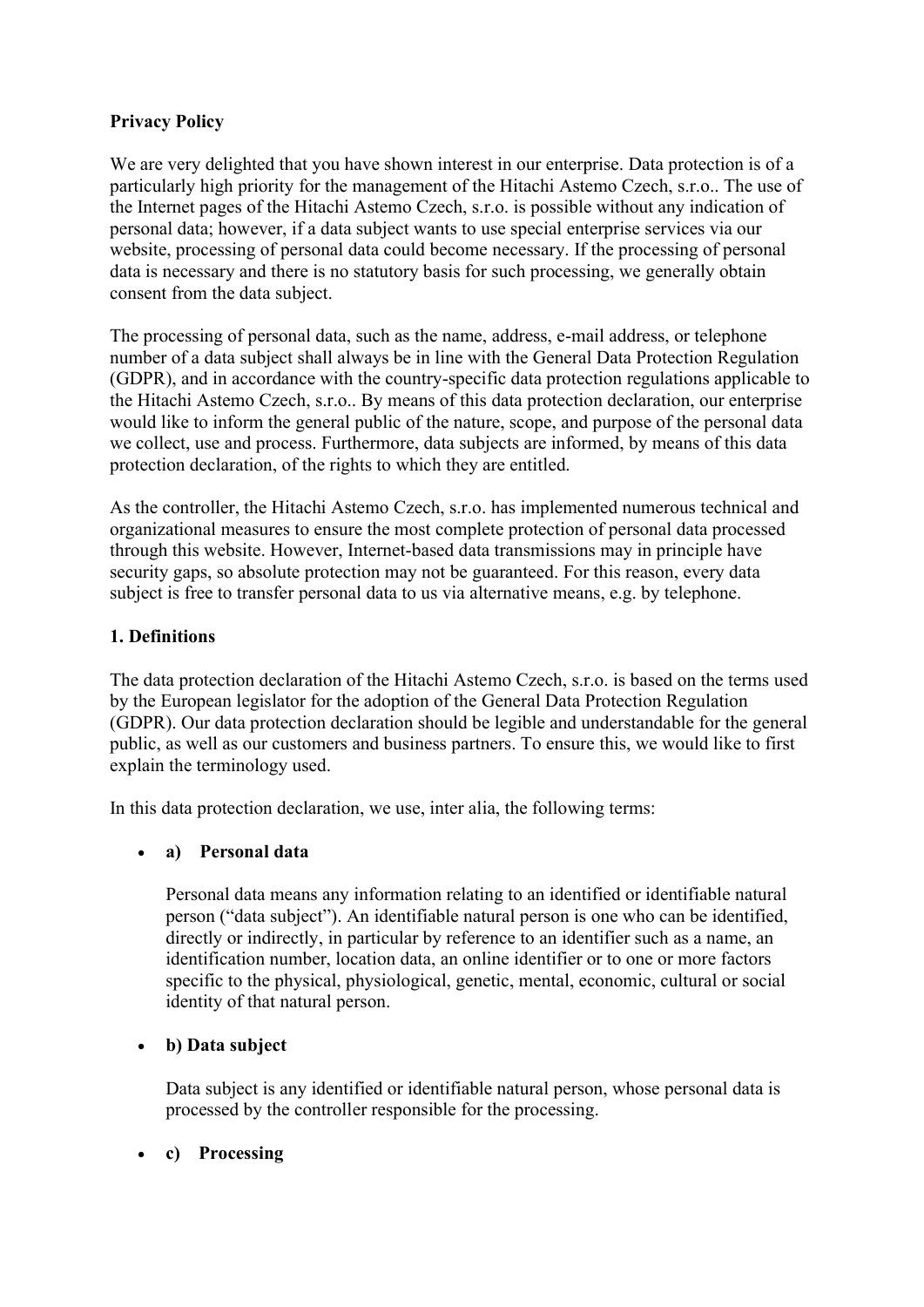Processing is any operation or set of operations which is performed on personal data or on sets of personal data, whether or not by automated means, such as collection, recording, organisation, structuring, storage, adaptation or alteration, retrieval, consultation, use, disclosure by transmission, dissemination or otherwise making available, alignment or combination, restriction, erasure or destruction.

## d) Restriction of processing

Restriction of processing is the marking of stored personal data with the aim of limiting their processing in the future.

# e) Profiling

Profiling means any form of automated processing of personal data consisting of the use of personal data to evaluate certain personal aspects relating to a natural person, in particular to analyse or predict aspects concerning that natural person's performance at work, economic situation, health, personal preferences, interests, reliability, behaviour, location or movements.

# f) Pseudonymisation

Pseudonymisation is the processing of personal data in such a manner that the personal data can no longer be attributed to a specific data subject without the use of additional information, provided that such additional information is kept separately and is subject to technical and organisational measures to ensure that the personal data are not attributed to an identified or identifiable natural person.

## g) Controller or controller responsible for the processing

Controller or controller responsible for the processing is the natural or legal person, public authority, agency or other body which, alone or jointly with others, determines the purposes and means of the processing of personal data; where the purposes and means of such processing are determined by Union or Member State law, the controller or the specific criteria for its nomination may be provided for by Union or Member State law.

## h) Processor

Processor is a natural or legal person, public authority, agency or other body which processes personal data on behalf of the controller.

## i) Recipient

Recipient is a natural or legal person, public authority, agency or another body, to which the personal data are disclosed, whether a third party or not. However, public authorities which may receive personal data in the framework of a particular inquiry in accordance with Union or Member State law shall not be regarded as recipients; the processing of those data by those public authorities shall be in compliance with the applicable data protection rules according to the purposes of the processing.

# j) Third party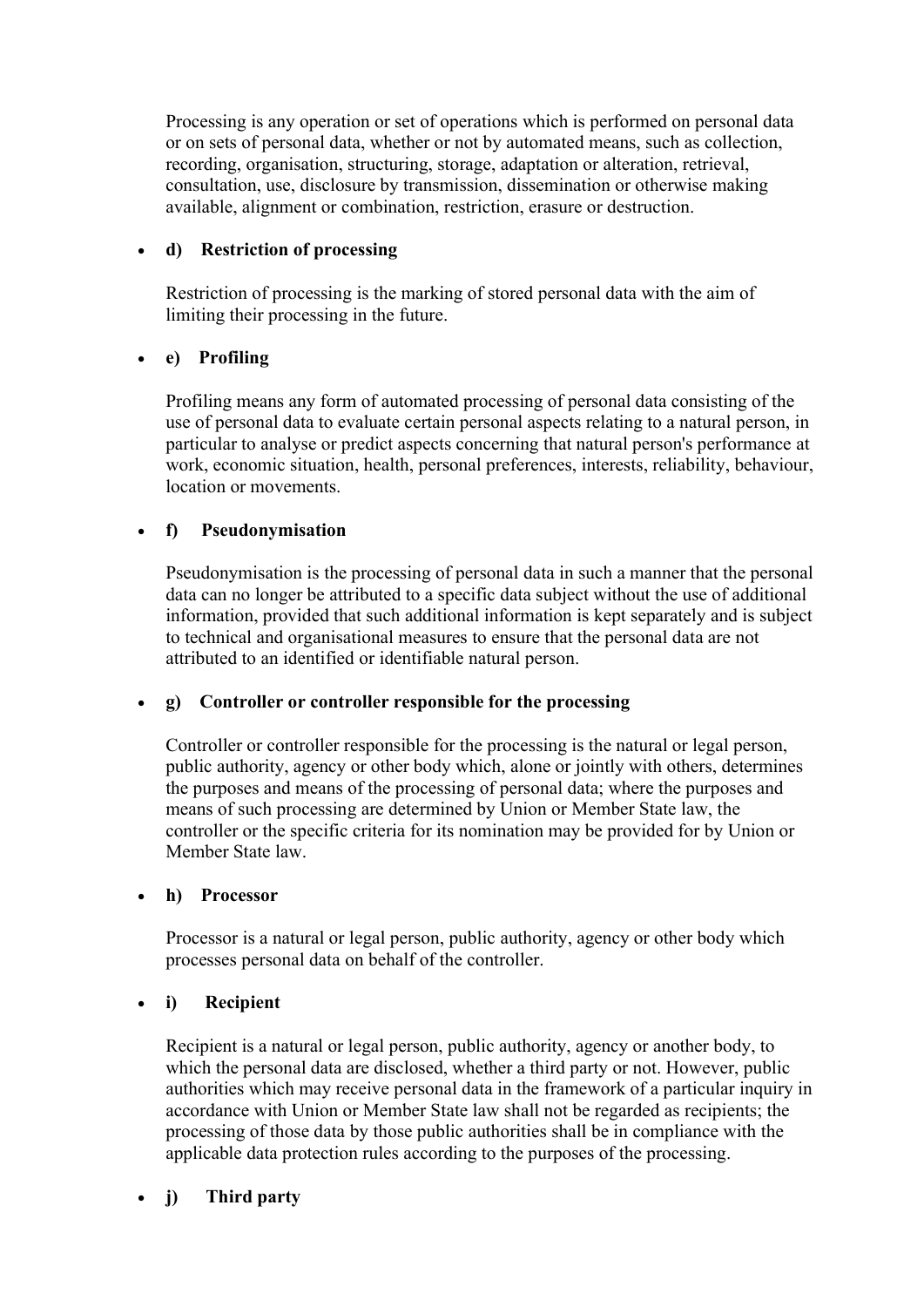Third party is a natural or legal person, public authority, agency or body other than the data subject, controller, processor and persons who, under the direct authority of the controller or processor, are authorised to process personal data.

## k) Consent

Consent of the data subject is any freely given, specific, informed and unambiguous indication of the data subject's wishes by which he or she, by a statement or by a clear affirmative action, signifies agreement to the processing of personal data relating to him or her.

#### 2. Name and Address of the controller

Controller for the purposes of the General Data Protection Regulation (GDPR), other data protection laws applicable in Member states of the European Union and other provisions related to data protection is:

Hitachi Astemo Czech, s.r.o.

Velemyšleves-Průmyslová Zóna Triangle 60,

438 01 Velemyšleves, Czech Republic

Phone: 0417 770710

#### 3. Name and Address of the Data Protection Officer

The Data Protection Officer of the controller is:

Hitachi Astemo Czech, s.r.o.

Email: data-protection@hitachiastemo.com

Any data subject may, at any time, contact our Data Protection Officer directly with all questions and suggestions concerning data protection.

## 4. Cookies

The Internet pages of the Hitachi Astemo Czech, s.r.o. use cookies. Cookies are text files that are stored in a computer system via an Internet browser.

Many Internet sites and servers use cookies. Many cookies contain a so-called cookie ID. A cookie ID is a unique identifier of the cookie. It consists of a character string through which Internet pages and servers can be assigned to the specific Internet browser in which the cookie was stored. This allows visited Internet sites and servers to differentiate the individual browser of the dats subject from other Internet browsers that contain other cookies. A specific Internet browser can be recognized and identified using the unique cookie ID.

Through the use of cookies, the Hitachi Astemo Czech, s.r.o. can provide the users of this website with more user-friendly services that would not be possible without the cookie setting.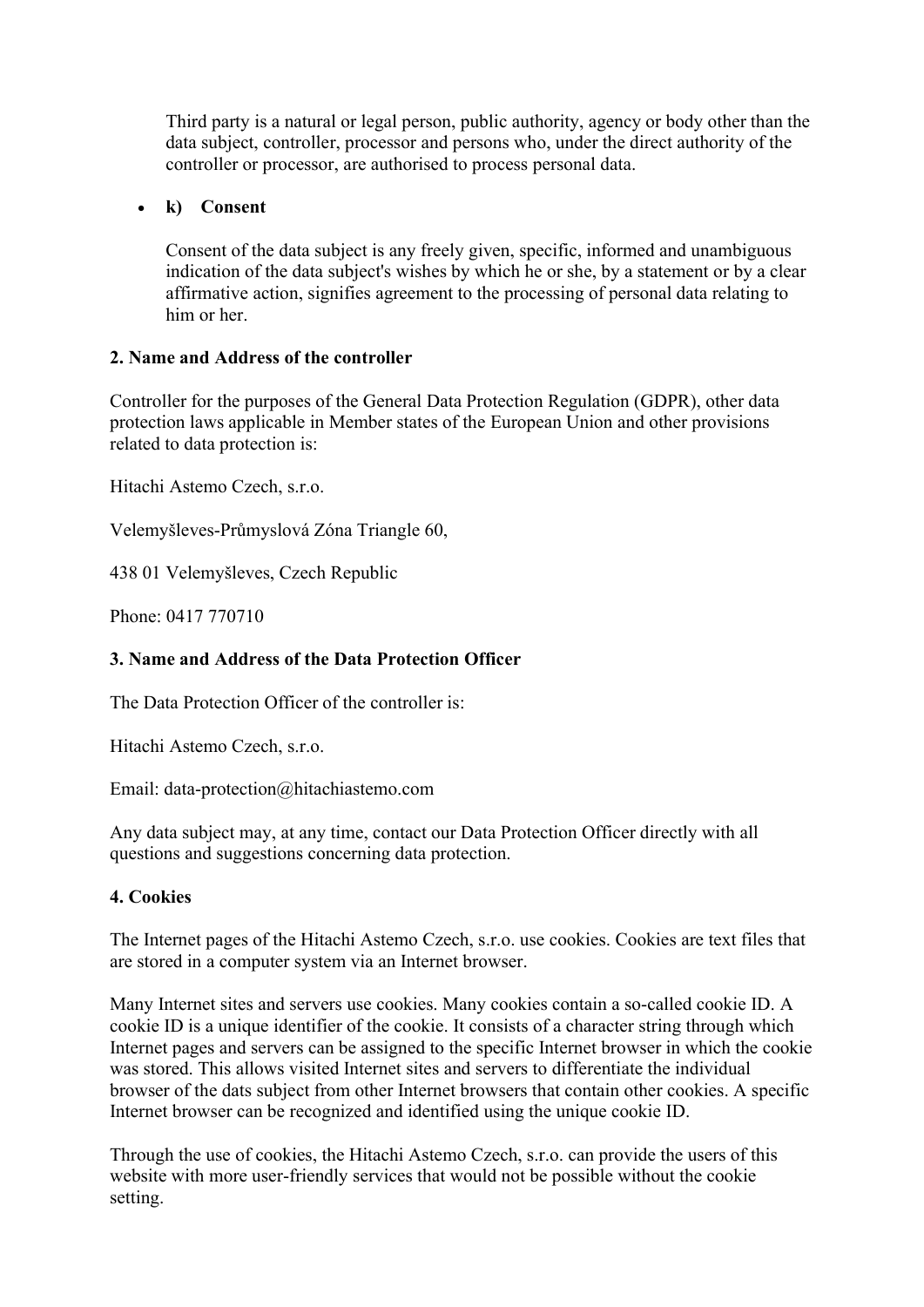By means of a cookie, the information and offers on our website can be optimized with the user in mind. Cookies allow us, as previously mentioned, to recognize our website users. The purpose of this recognition is to make it easier for users to utilize our website. The website user that uses cookies, e.g. does not have to enter access data each time the website is accessed, because this is taken over by the website, and the cookie is thus stored on the user's computer system. Another example is the cookie of a shopping cart in an online shop. The online store remembers the articles that a customer has placed in the virtual shopping cart via a cookie.

The data subject may, at any time, prevent the setting of cookies through our website by means of a corresponding setting of the Internet browser used, and may thus permanently deny the setting of cookies. Furthermore, already set cookies may be deleted at any time via an Internet browser or other software programs. This is possible in all popular Internet browsers. If the data subject deactivates the setting of cookies in the Internet browser used, not all functions of our website may be entirely usable.

## 5. Collection of general data and information

The website of the Hitachi Astemo Czech, s.r.o. collects a series of general data and information when a data subject or automated system calls up the website. This general data and information are stored in the server log files. Collected may be (1) the browser types and versions used, (2) the operating system used by the accessing system, (3) the website from which an accessing system reaches our website (so-called referrers), (4) the sub-websites, (5) the date and time of access to the Internet site, (6) an Internet protocol address (IP address), (7) the Internet service provider of the accessing system, and (8) any other similar data and information that may be used in the event of attacks on our information technology systems.

When using these general data and information, the Hitachi Astemo Czech, s.r.o. does not draw any conclusions about the data subject. Rather, this information is needed to (1) deliver the content of our website correctly, (2) optimize the content of our website as well as its advertisement, (3) ensure the long-term viability of our information technology systems and website technology, and (4) provide law enforcement authorities with the information necessary for criminal prosecution in case of a cyber-attack. Therefore, the Hitachi Astemo Czech, s.r.o. analyzes anonymously collected data and information statistically, with the aim of increasing the data protection and data security of our enterprise, and to ensure an optimal level of protection for the personal data we process. The anonymous data of the server log files are stored separately from all personal data provided by a data subject.

## 6. Registration on our website

The data subject has the possibility to register on the website of the controller with the indication of personal data. Which personal data are transmitted to the controller is determined by the respective input mask used for the registration. The personal data entered by the data subject are collected and stored exclusively for internal use by the controller, and for his own purposes. The controller may request transfer to one or more processors (e.g. a parcel service) that also uses personal data for an internal purpose which is attributable to the controller.

By registering on the website of the controller, the IP address—assigned by the Internet service provider (ISP) and used by the data subject—date, and time of the registration are also stored. The storage of this data takes place against the background that this is the only way to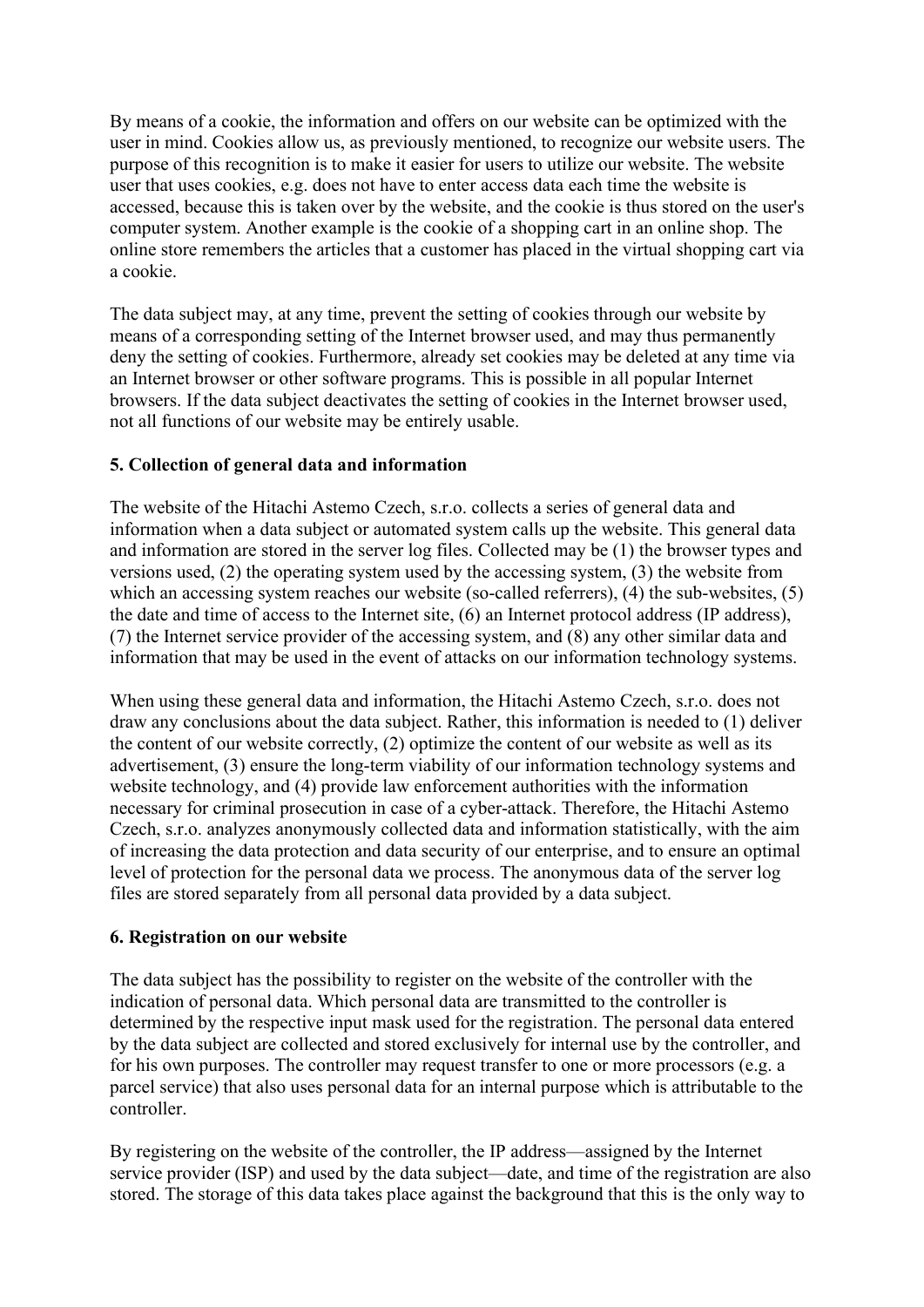prevent the misuse of our services, and, if necessary, to make it possible to investigate committed offenses. Insofar, the storage of this data is necessary to secure the controller. This data is not passed on to third parties unless there is a statutory obligation to pass on the data, or if the transfer serves the aim of criminal prosecution.

The registration of the data subject, with the voluntary indication of personal data, is intended to enable the controller to offer the data subject contents or services that may only be offered to registered users due to the nature of the matter in question. Registered persons are free to change the personal data specified during the registration at any time, or to have them completely deleted from the data stock of the controller.

The data controller shall, at any time, provide information upon request to each data subject as to what personal data are stored about the data subject. In addition, the data controller shall correct or erase personal data at the request or indication of the data subject, insofar as there are no statutory storage obligations. The entirety of the controller's employees are available to the data subject in this respect as contact persons.

#### 7. Subscription to our newsletters

On the website of the Hitachi Astemo Czech, s.r.o., users are given the opportunity to subscribe to our enterprise's newsletter. The input mask used for this purpose determines what personal data are transmitted, as well as when the newsletter is ordered from the controller.

The Hitachi Astemo Czech, s.r.o. informs its customers and business partners regularly by means of a newsletter about enterprise offers. The enterprise's newsletter may only be received by the data subject if (1) the data subject has a valid e-mail address and (2) the data subject registers for the newsletter shipping. A confirmation e-mail will be sent to the e-mail address registered by a data subject for the first time for newsletter shipping, for legal reasons, in the double opt-in procedure. This confirmation e-mail is used to prove whether the owner of the e-mail address as the data subject is authorized to receive the newsletter.

During the registration for the newsletter, we also store the IP address of the computer system assigned by the Internet service provider (ISP) and used by the data subject at the time of the registration, as well as the date and time of the registration. The collection of this data is necessary in order to understand the (possible) misuse of the e-mail address of a data subject at a later date, and it therefore serves the aim of the legal protection of the controller.

The personal data collected as part of a registration for the newsletter will only be used to send our newsletter. In addition, subscribers to the newsletter may be informed by e-mail, as long as this is necessary for the operation of the newsletter service or a registration in question, as this could be the case in the event of modifications to the newsletter offer, or in the event of a change in technical circumstances. There will be no transfer of personal data collected by the newsletter service to third parties. The subscription to our newsletter may be terminated by the data subject at any time. The consent to the storage of personal data, which the data subject has given for shipping the newsletter, may be revoked at any time. For the purpose of revocation of consent, a corresponding link is found in each newsletter. It is also possible to unsubscribe from the newsletter at any time directly on the website of the controller, or to communicate this to the controller in a different way.

#### 8. Newsletter-Tracking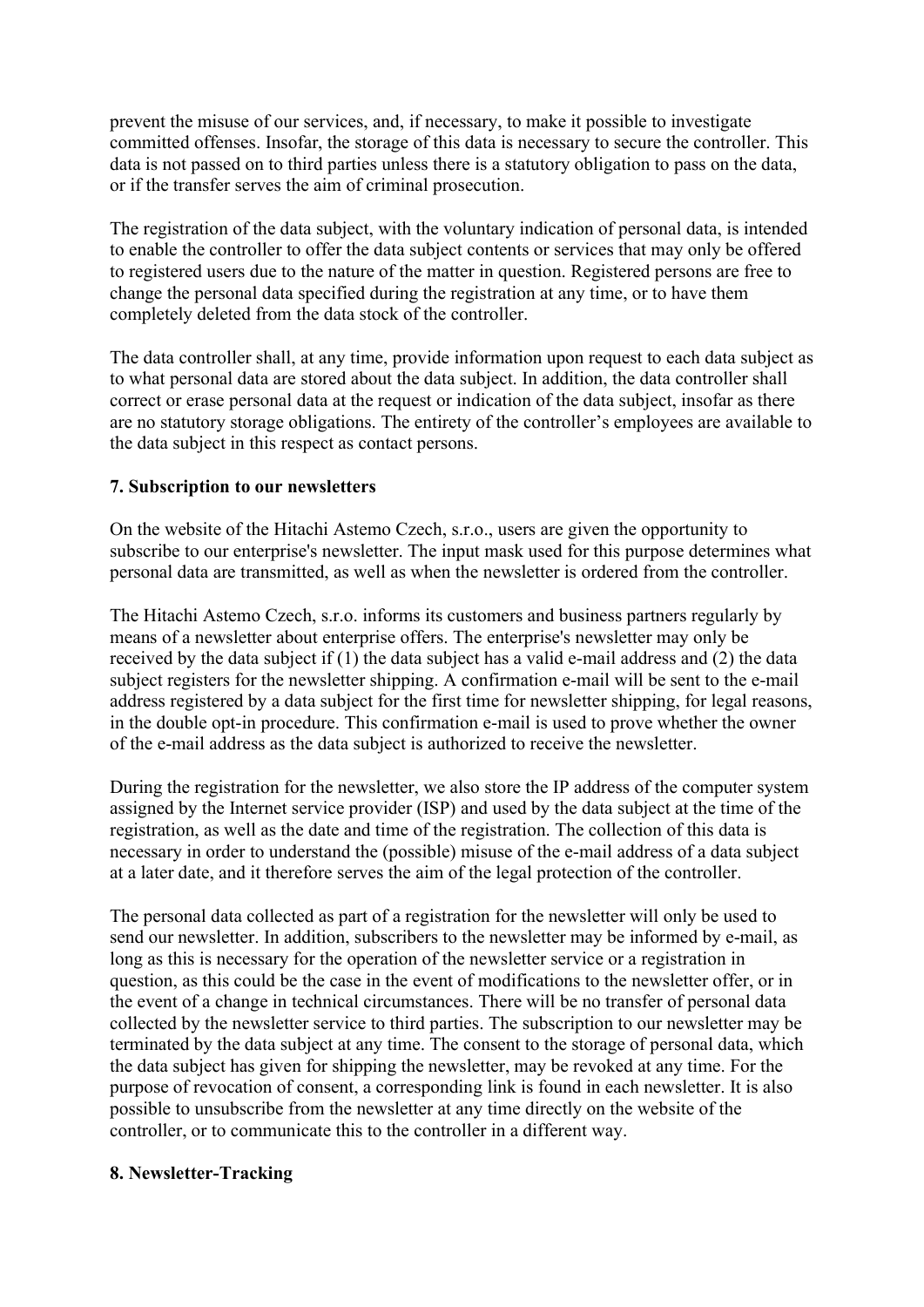The newsletter of the Hitachi Astemo Czech, s.r.o. contains so-called tracking pixels. A tracking pixel is a miniature graphic embedded in such e-mails, which are sent in HTML format to enable log file recording and analysis. This allows a statistical analysis of the success or failure of online marketing campaigns. Based on the embedded tracking pixel, the Hitachi Astemo Czech, s.r.o. may see if and when an e-mail was opened by a data subject, and which links in the e-mail were called up by data subjects.

Such personal data collected in the tracking pixels contained in the newsletters are stored and analyzed by the controller in order to optimize the shipping of the newsletter, as well as to adapt the content of future newsletters even better to the interests of the data subject. These personal data will not be passed on to third parties. Data subjects are at any time entitled to revoke the respective separate declaration of consent issued by means of the double-opt-in procedure. After a revocation, these personal data will be deleted by the controller. The Hitachi Astemo Czech, s.r.o. automatically regards a withdrawal from the receipt of the newsletter as a revocation.

## 9. Routine erasure and blocking of personal data

The data controller shall process and store the personal data of the data subject only for the period necessary to achieve the purpose of storage, or as far as this is granted by the European legislator or other legislators in laws or regulations to which the controller is subject to.

If the storage purpose is not applicable, or if a storage period prescribed by the European legislator or another competent legislator expires, the personal data are routinely blocked or erased in accordance with legal requirements.

## 10. Rights of the data subject

## a) Right of confirmation

Each data subject shall have the right granted by the European legislator to obtain from the controller the confirmation as to whether or not personal data concerning him or her are being processed. If a data subject wishes to avail himself of this right of confirmation, he or she may, at any time, contact any employee of the controller.

#### b) Right of access

Each data subject shall have the right granted by the European legislator to obtain from the controller free information about his or her personal data stored at any time and a copy of this information. Furthermore, the European directives and regulations grant the data subject access to the following information:

- o the purposes of the processing;
- o the categories of personal data concerned;
- o the recipients or categories of recipients to whom the personal data have been or will be disclosed, in particular recipients in third countries or international organisations;
- o where possible, the envisaged period for which the personal data will be stored, or, if not possible, the criteria used to determine that period;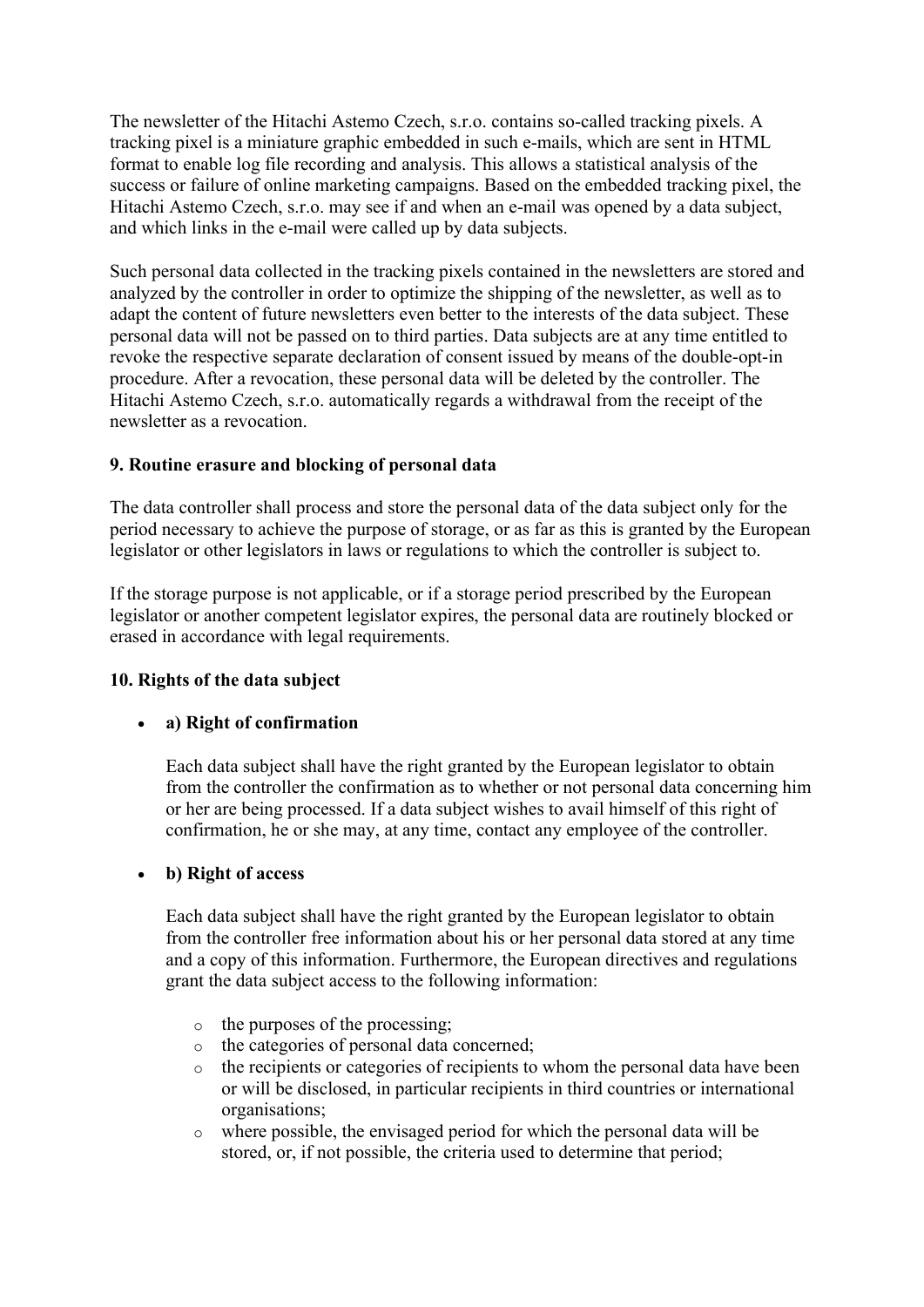- o the existence of the right to request from the controller rectification or erasure of personal data, or restriction of processing of personal data concerning the data subject, or to object to such processing;
- o the existence of the right to lodge a complaint with a supervisory authority;
- o where the personal data are not collected from the data subject, any available information as to their source;
- o the existence of automated decision-making, including profiling, referred to in Article 22(1) and (4) of the GDPR and, at least in those cases, meaningful information about the logic involved, as well as the significance and envisaged consequences of such processing for the data subject.

Furthermore, the data subject shall have a right to obtain information as to whether personal data are transferred to a third country or to an international organisation. Where this is the case, the data subject shall have the right to be informed of the appropriate safeguards relating to the transfer.

If a data subject wishes to avail himself of this right of access, he or she may, at any time, contact any employee of the controller.

## c) Right to rectification

Each data subject shall have the right granted by the European legislator to obtain from the controller without undue delay the rectification of inaccurate personal data concerning him or her. Taking into account the purposes of the processing, the data subject shall have the right to have incomplete personal data completed, including by means of providing a supplementary statement.

If a data subject wishes to exercise this right to rectification, he or she may, at any time, contact any employee of the controller.

## d) Right to erasure (Right to be forgotten)

Each data subject shall have the right granted by the European legislator to obtain from the controller the erasure of personal data concerning him or her without undue delay, and the controller shall have the obligation to erase personal data without undue delay where one of the following grounds applies, as long as the processing is not necessary:

- o The personal data are no longer necessary in relation to the purposes for which they were collected or otherwise processed.
- o The data subject withdraws consent to which the processing is based according to point (a) of Article 6(1) of the GDPR, or point (a) of Article 9(2) of the GDPR, and where there is no other legal ground for the processing.
- $\circ$  The data subject objects to the processing pursuant to Article 21(1) of the GDPR and there are no overriding legitimate grounds for the processing, or the data subject objects to the processing pursuant to Article 21(2) of the GDPR.
- o The personal data have been unlawfully processed.
- o The personal data must be erased for compliance with a legal obligation in Union or Member State law to which the controller is subject.
- o The personal data have been collected in relation to the offer of information society services referred to in Article 8(1) of the GDPR.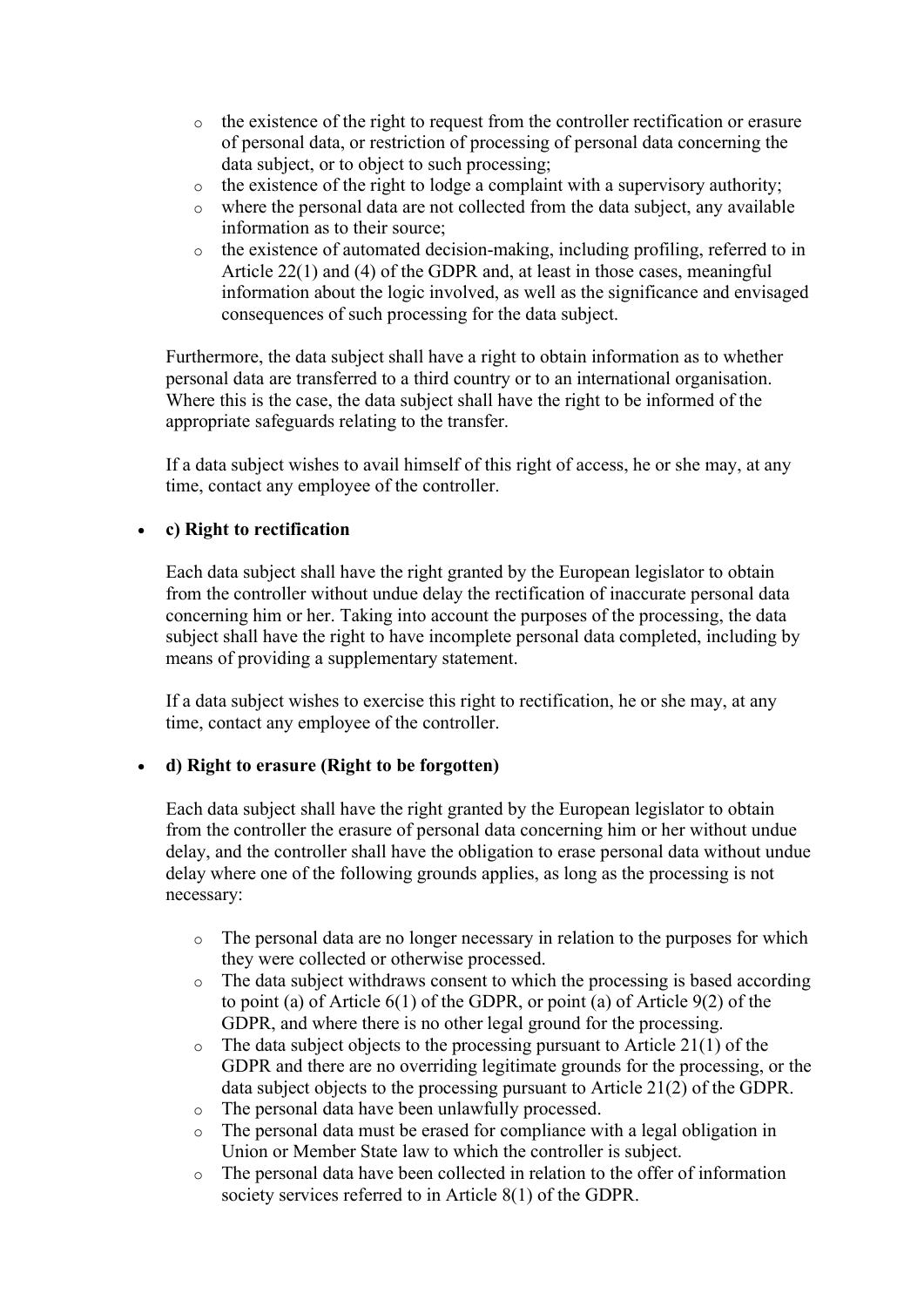If one of the aforementioned reasons applies, and a data subject wishes to request the erasure of personal data stored by the Hitachi Astemo Czech, s.r.o., he or she may, at any time, contact any employee of the controller. An employee of Hitachi Astemo Czech, s.r.o. shall promptly ensure that the erasure request is complied with immediately.

Where the controller has made personal data public and is obliged pursuant to Article 17(1) to erase the personal data, the controller, taking account of available technology and the cost of implementation, shall take reasonable steps, including technical measures, to inform other controllers processing the personal data that the data subject has requested erasure by such controllers of any links to, or copy or replication of, those personal data, as far as processing is not required. An employees of the Hitachi Astemo Czech, s.r.o. will arrange the necessary measures in individual cases.

#### e) Right of restriction of processing

Each data subject shall have the right granted by the European legislator to obtain from the controller restriction of processing where one of the following applies:

- o The accuracy of the personal data is contested by the data subject, for a period enabling the controller to verify the accuracy of the personal data.
- o The processing is unlawful and the data subject opposes the erasure of the personal data and requests instead the restriction of their use instead.
- o The controller no longer needs the personal data for the purposes of the processing, but they are required by the data subject for the establishment, exercise or defence of legal claims.
- $\circ$  The data subject has objected to processing pursuant to Article 21(1) of the GDPR pending the verification whether the legitimate grounds of the controller override those of the data subject.

If one of the aforementioned conditions is met, and a data subject wishes to request the restriction of the processing of personal data stored by the Hitachi Astemo Czech, s.r.o., he or she may at any time contact any employee of the controller. The employee of the Hitachi Astemo Czech, s.r.o. will arrange the restriction of the processing.

#### f) Right to data portability

Each data subject shall have the right granted by the European legislator, to receive the personal data concerning him or her, which was provided to a controller, in a structured, commonly used and machine-readable format. He or she shall have the right to transmit those data to another controller without hindrance from the controller to which the personal data have been provided, as long as the processing is based on consent pursuant to point (a) of Article 6(1) of the GDPR or point (a) of Article 9(2) of the GDPR, or on a contract pursuant to point (b) of Article 6(1) of the GDPR, and the processing is carried out by automated means, as long as the processing is not necessary for the performance of a task carried out in the public interest or in the exercise of official authority vested in the controller.

Furthermore, in exercising his or her right to data portability pursuant to Article 20(1) of the GDPR, the data subject shall have the right to have personal data transmitted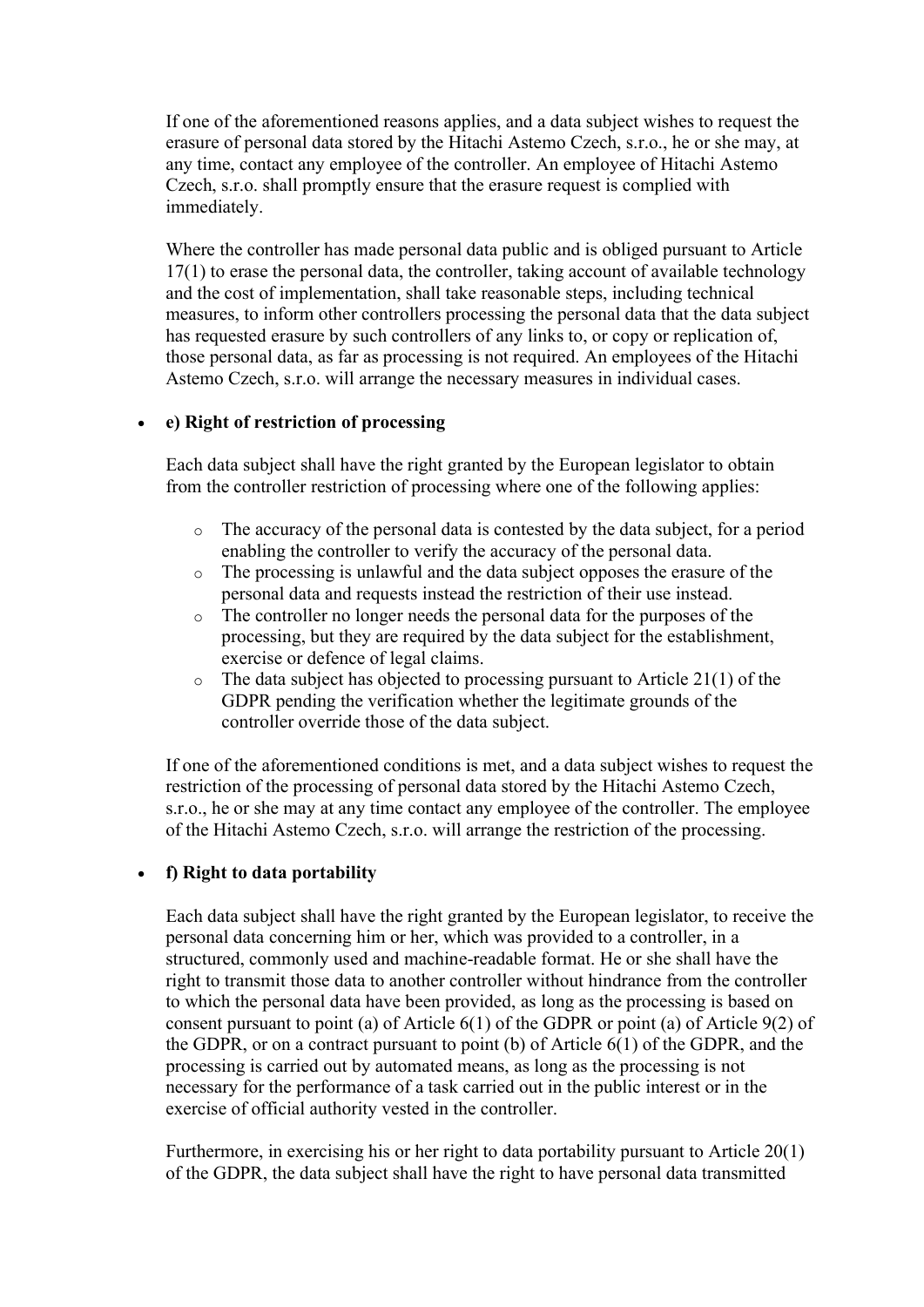directly from one controller to another, where technically feasible and when doing so does not adversely affect the rights and freedoms of others.

In order to assert the right to data portability, the data subject may at any time contact any employee of the Hitachi Astemo Czech, s.r.o..

#### g) Right to object

Each data subject shall have the right granted by the European legislator to object, on grounds relating to his or her particular situation, at any time, to processing of personal data concerning him or her, which is based on point (e) or (f) of Article 6(1) of the GDPR. This also applies to profiling based on these provisions.

The Hitachi Astemo Czech, s.r.o. shall no longer process the personal data in the event of the objection, unless we can demonstrate compelling legitimate grounds for the processing which override the interests, rights and freedoms of the data subject, or for the establishment, exercise or defence of legal claims.

If the Hitachi Astemo Czech, s.r.o. processes personal data for direct marketing purposes, the data subject shall have the right to object at any time to processing of personal data concerning him or her for such marketing. This applies to profiling to the extent that it is related to such direct marketing. If the data subject objects to the Hitachi Astemo Czech, s.r.o. to the processing for direct marketing purposes, the Hitachi Astemo Czech, s.r.o. will no longer process the personal data for these purposes.

In addition, the data subject has the right, on grounds relating to his or her particular situation, to object to processing of personal data concerning him or her by the Hitachi Astemo Czech, s.r.o. for scientific or historical research purposes, or for statistical purposes pursuant to Article 89(1) of the GDPR, unless the processing is necessary for the performance of a task carried out for reasons of public interest.

In order to exercise the right to object, the data subject may contact any employee of the Hitachi Astemo Czech, s.r.o.. In addition, the data subject is free in the context of the use of information society services, and notwithstanding Directive 2002/58/EC, to use his or her right to object by automated means using technical specifications.

## h) Automated individual decision-making, including profiling

Each data subject shall have the right granted by the European legislator not to be subject to a decision based solely on automated processing, including profiling, which produces legal effects concerning him or her, or similarly significantly affects him or her, as long as the decision (1) is not is necessary for entering into, or the performance of, a contract between the data subject and a data controller, or (2) is not authorised by Union or Member State law to which the controller is subject and which also lays down suitable measures to safeguard the data subject's rights and freedoms and legitimate interests, or (3) is not based on the data subject's explicit consent.

If the decision (1) is necessary for entering into, or the performance of, a contract between the data subject and a data controller, or (2) it is based on the data subject's explicit consent, the Hitachi Astemo Czech, s.r.o. shall implement suitable measures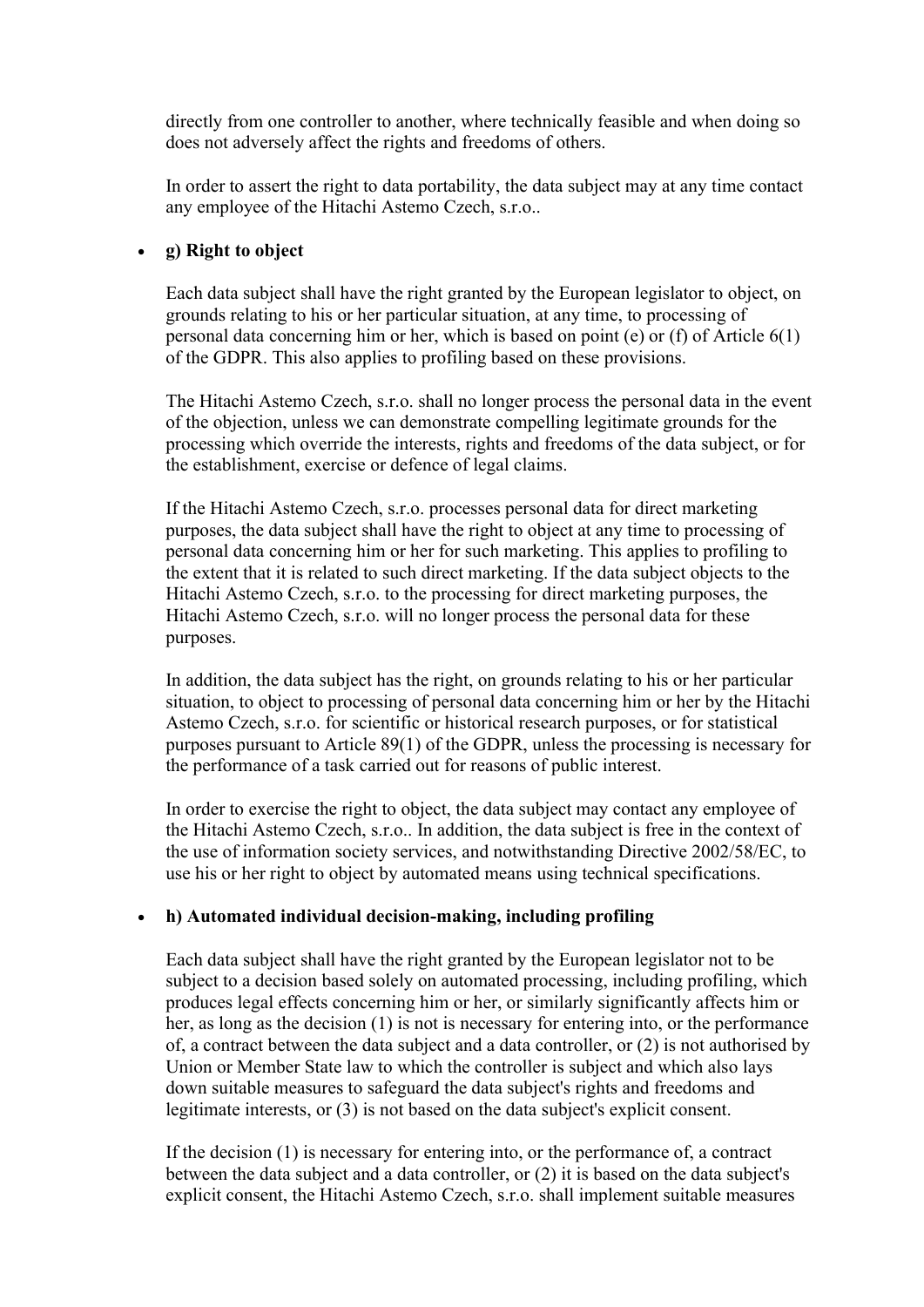to safeguard the data subject's rights and freedoms and legitimate interests, at least the right to obtain human intervention on the part of the controller, to express his or her point of view and contest the decision.

If the data subject wishes to exercise the rights concerning automated individual decision-making, he or she may, at any time, contact any employee of the Hitachi Astemo Czech, s.r.o..

## i) Right to withdraw data protection consent

Each data subject shall have the right granted by the European legislator to withdraw his or her consent to processing of his or her personal data at any time.

If the data subject wishes to exercise the right to withdraw the consent, he or she may, at any time, contact any employee of the Hitachi Astemo Czech, s.r.o..

## 11. Data protection for applications and the application procedures

The data controller shall collect and process the personal data of applicants for the purpose of the processing of the application procedure. The processing may also be carried out electronically. This is the case, in particular, if an applicant submits corresponding application documents by e-mail or by means of a web form on the website to the controller. If the data controller concludes an employment contract with an applicant, the submitted data will be stored for the purpose of processing the employment relationship in compliance with legal requirements. If no employment contract is concluded with the applicant by the controller, the application documents shall be automatically erased two months after notification of the refusal decision, provided that no other legitimate interests of the controller are opposed to the erasure. Other legitimate interest in this relation is, e.g. a burden of proof in a procedure under the General Equal Treatment Act (AGG).

## 12. Data protection provisions about the application and use of Facebook

Within the framework of our Facebook fan page (available at: https://www.facebook.com/Hitachi-Automotive-Systems-Czech-1118505191597022/?ref=br\_rs) you also have the opportunity to inform yourself about our services or to contact and interact with us.

Our Facebook fan page is provided on the basis of the agreement made with Facebook (Facebook Ireland Ltd., 4 Grand Canal Square, Grand Canal Harbour, Dublin 2, Ireland) on the joint processing of personal data pursuant to Art. 26 GDPR ("Page Insights Supplement regarding the Responsible").

Under this provision, we cannot make or implement any decisions ourselves regarding the processing of Insights data.

Facebook assumes the primary responsibility under the GDPR for the processing of Insights Data and the fulfillment of all obligations under the GDPR with respect to the processing of Insights Data.

We would like to point out that when you visit the Facebook fan page, data from you as a user outside the EU can be processed.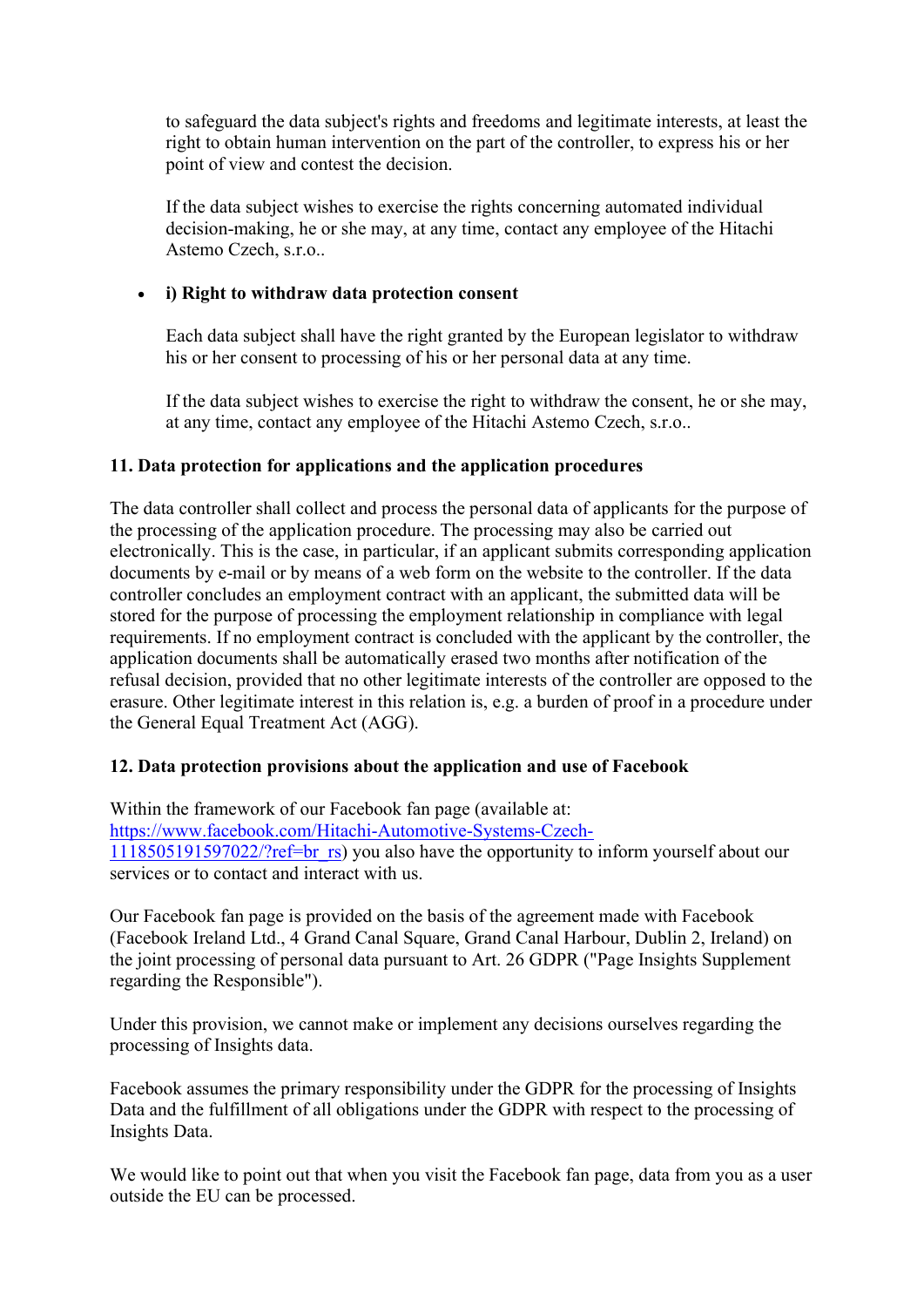The participating Facebook, Inc. has committed itself as a privacy shield certified US provider to comply with the data protection standards of the EU: https://www.privacyshield.gov/participant?id=a2zt0000000GnywAAC&status=Active (status: 02.11.2018).

Your data can be processed for market research and advertising purposes, for example by creating user profiles from the interests resulting from your usage behaviour and using them to place advertisements.

Cookies are usually stored on your computer for this purpose.

Using the "Page Insights" function, we can use Facebook in this context to call up statistical data of various categories in connection with the use of the Facebook fan page, such as the total number of page views, "Like" information, page activities, contribution interactions, video views, contribution range, comments, shared content, replies, proportion of men and women, origin related to country and city, language, views and clicks in the shop, clicks on route planners and clicks on telephone numbers.

We use this information to make our pages more attractive and responsive (e.g., by finding the right time to publish content).

Within the framework of the Facebook fan page, users' personal data is processed in order to safeguard our legitimate interests in the design of our information offerings and communications with users in line with needs and target groups (legal basis: Art. 6 Para. 1 lit. f GDPR).

If Facebook, as the provider of the platform, asks you for your consent to certain data processing, the processing will take place on the legal basis of Art. 6 Para. 1 lit. a GDPR.

With regard to the exercise of data subjects' rights and requests for information, we would like to point out that you can assert these most effectively directly on Facebook (see https://www.facebook.com/legal/terms/information\_about\_page\_insights\_data).

You can find further information on the processing and use of the data as well as on the relevant rights and setting options to protect your privacy, including the option to opt out, in Facebook's data protection information at https://www.facebook.com/about/privacy/ and in the "Information on Page Insights Data" at https://www.facebook.com/legal/terms/information\_about\_page\_insights\_data.

Opt-Out: https://www.facebook.com/settings?tab=ads resp.

http://www.youronlinechoices.com

## 13. Data protection provisions about the application and use of Instagram

On this website, the controller has integrated components of the service Instagram. Instagram is a service that may be qualified as an audiovisual platform, which allows users to share photos and videos, as well as disseminate such data in other social networks.

The operating company of the services offered by Instagram is Facebook Ireland Ltd., 4 Grand Canal Square, Grand Canal Harbour, Dublin 2 Ireland.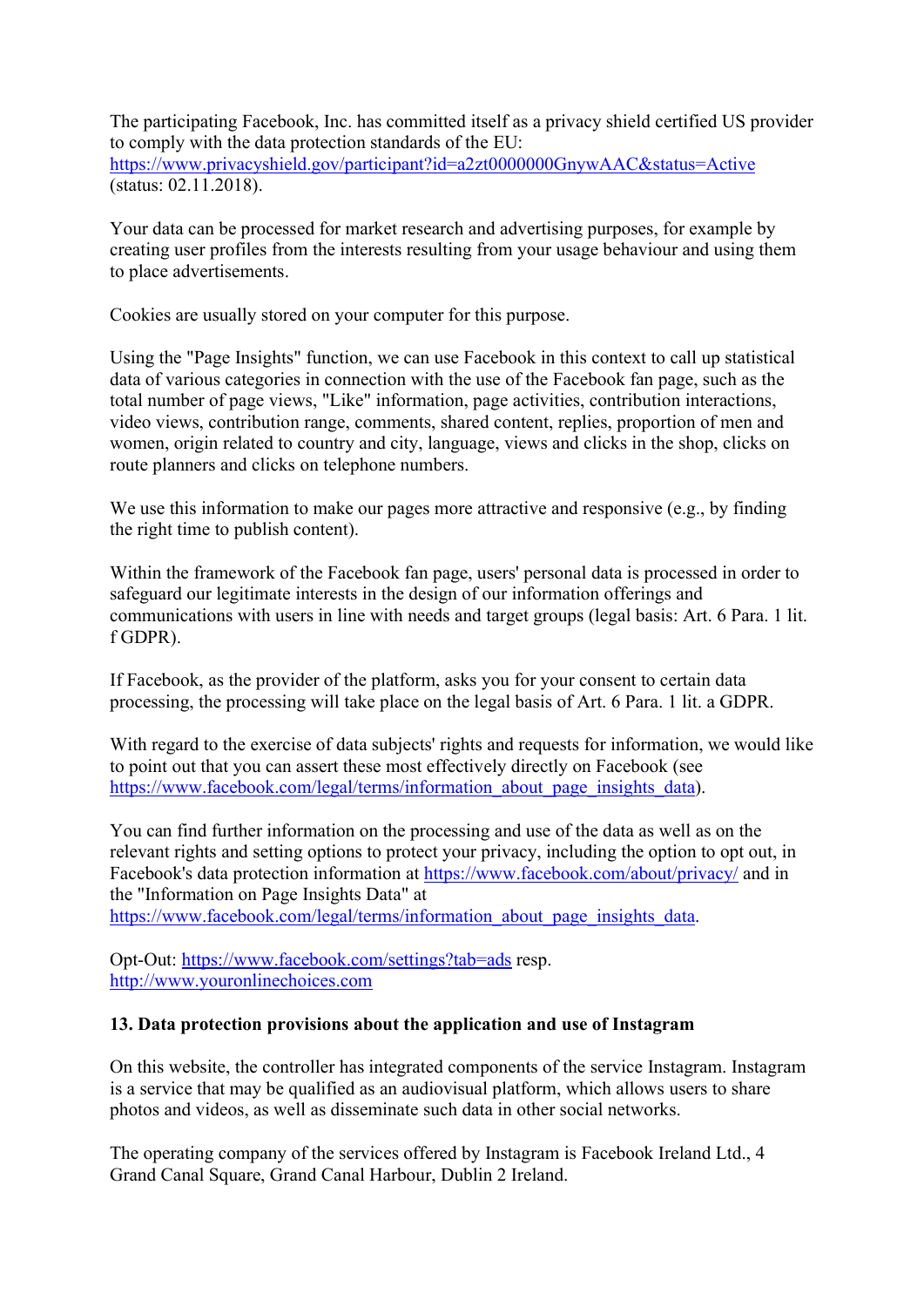With each call-up to one of the individual pages of this Internet site, which is operated by the controller and on which an Instagram component (Insta button) was integrated, the Internet browser on the information technology system of the data subject is automatically prompted to the download of a display of the corresponding Instagram component of Instagram. During the course of this technical procedure, Instagram becomes aware of what specific sub-page of our website was visited by the data subject.

If the data subject is logged in at the same time on Instagram, Instagram detects with every call-up to our website by the data subject—and for the entire duration of their stay on our Internet site—which specific sub-page of our Internet page was visited by the data subject. This information is collected through the Instagram component and is associated with the respective Instagram account of the data subject. If the data subject clicks on one of the Instagram buttons integrated on our website, then Instagram matches this information with the personal Instagram user account of the data subject and stores the personal data.

Instagram receives information via the Instagram component that the data subject has visited our website provided that the data subject is logged in at Instagram at the time of the call to our website. This occurs regardless of whether the person clicks on the Instagram button or not. If such a transmission of information to Instagram is not desirable for the data subject, then he or she can prevent this by logging off from their Instagram account before a call-up to our website is made.

Further information and the applicable data protection provisions of Instagram may be retrieved under https://help.instagram.com/155833707900388 and https://www.instagram.com/about/legal/privacy/.

## 14. Data protection provisions about the application and use of LinkedIn

The controller has integrated components of the LinkedIn Corporation on this website. LinkedIn is a web-based social network that enables users with existing business contacts to connect and to make new business contacts. Over 400 million registered people in more than 200 countries use LinkedIn. Thus, LinkedIn is currently the largest platform for business contacts and one of the most visited websites in the world.

The operating company of LinkedIn is LinkedIn Corporation, 2029 Stierlin Court Mountain View, CA 94043, UNITED STATES. For privacy matters outside of the UNITED STATES LinkedIn Ireland, Privacy Policy Issues, Wilton Plaza, Wilton Place, Dublin 2, Ireland, is responsible.

With each call-up to one of the individual pages of this Internet site, which is operated by the controller and on which a LinkedIn component (LinkedIn plug-in) was integrated, the Internet browser on the information technology system of the data subject is automatically prompted to the download of a display of the corresponding LinkedIn component of LinkedIn. Further information about the LinkedIn plug-in may be accessed under

https://developer.linkedin.com/plugins. During the course of this technical procedure, LinkedIn gains knowledge of what specific sub-page of our website was visited by the data subject.

If the data subject is logged in at the same time on LinkedIn, LinkedIn detects with every callup to our website by the data subject—and for the entire duration of their stay on our Internet site—which specific sub-page of our Internet page was visited by the data subject. This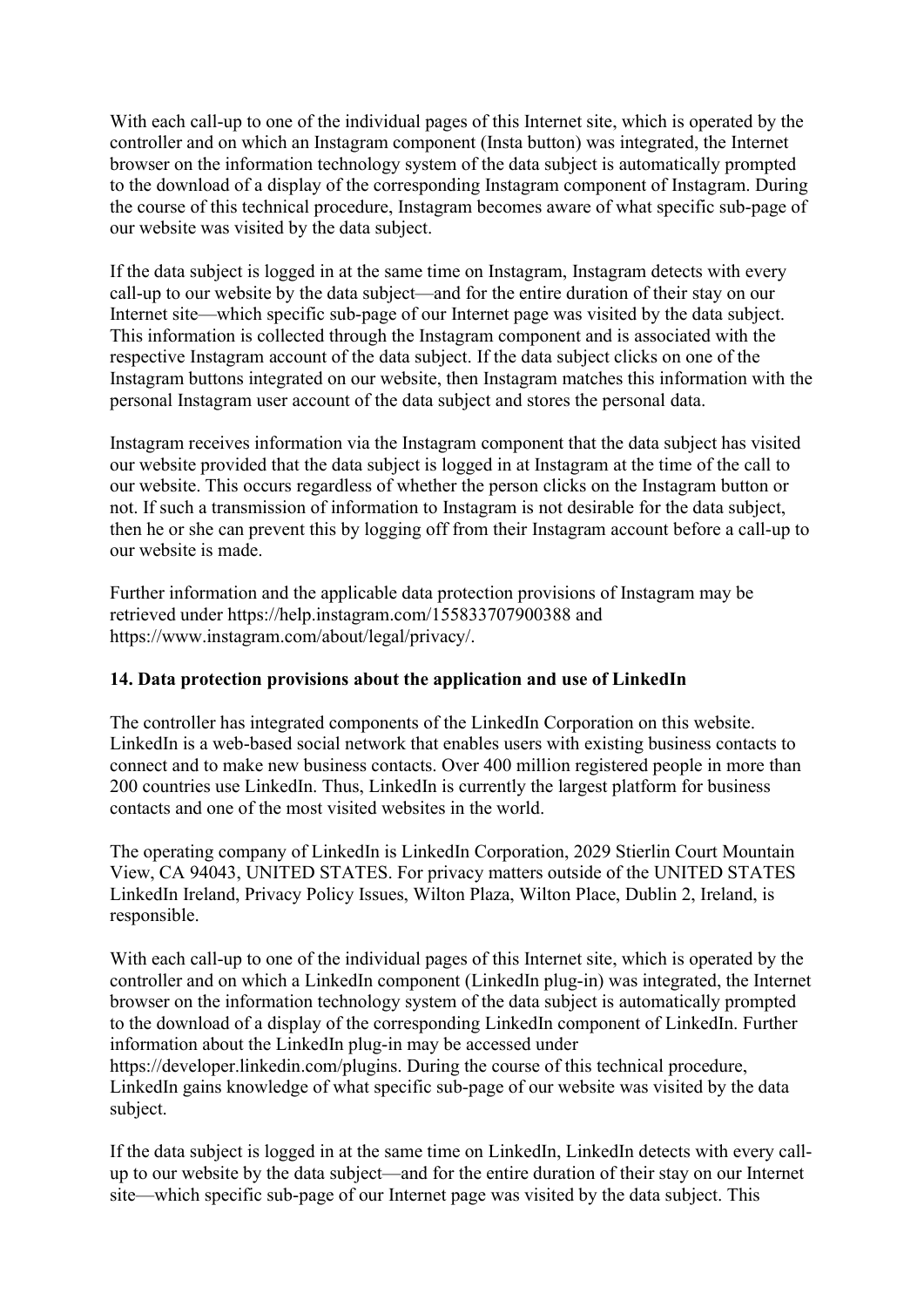information is collected through the LinkedIn component and associated with the respective LinkedIn account of the data subject. If the data subject clicks on one of the LinkedIn buttons integrated on our website, then LinkedIn assigns this information to the personal LinkedIn user account of the data subject and stores the personal data.

LinkedIn receives information via the LinkedIn component that the data subject has visited our website, provided that the data subject is logged in at LinkedIn at the time of the call-up to our website. This occurs regardless of whether the person clicks on the LinkedIn button or not. If such a transmission of information to LinkedIn is not desirable for the data subject, then he or she may prevent this by logging off from their LinkedIn account before a call-up to our website is made.

LinkedIn provides under https://www.linkedin.com/psettings/guest-controls the possibility to unsubscribe from e-mail messages, SMS messages and targeted ads, as well as the ability to manage ad settings. LinkedIn also uses affiliates such as Eire, Google Analytics, BlueKai, DoubleClick, Nielsen, Comscore, Eloqua, and Lotame. The setting of such cookies may be denied under https://www.linkedin.com/legal/cookie-policy. The applicable privacy policy for LinkedIn is available under https://www.linkedin.com/legal/privacy-policy. The LinkedIn Cookie Policy is available under https://www.linkedin.com/legal/cookie-policy.

# 15. Data protection provisions about the application and use of Pinterest

On this website, the controller has integrated components of Pinterest Inc. Pinterest is a socalled social network. A social network is an Internet social meeting place, an online community that allows users to communicate and interact with each other in a virtual space. A social network may serve as a platform for the exchange of opinions and experiences, or allow the Internet community to provide personal or company-related information. Pinterest enables the users of the social network to publish, inter alia, picture collections and individual pictures as well as descriptions on virtual pinboards (so-called pins), which can then be shared by other user's (so-called re-pins) or commented on.

The operating company of Pinterest is Pinterest Europe Ltd., Palmerston House, 2nd Floor, Fenian Street, Dublin 2,Ireland.

With each call-up to one of the individual pages of this Internet site, which is operated by the controller and on which a Pinterest component (Pinterest plug-in) was integrated, the Internet browser on the information technology system of the data subject automatically prompted to download through the respective Pinterest component a display of the corresponding Pinterest component. Further information on Pinterest is available under https://pinterest.com/. During the course of this technical procedure, Pinterest gains knowledge of what specific sub-page of our website is visited by the data subject.

If the data subject is logged in at the same time on Pinterest, Pinterest detects with every callup to our website by the data subject—and for the entire duration of their stay on our Internet site—which specific sub-page of our Internet page was visited by the data subject. This information is collected through the Pinterest component and associated with the respective Pinterest account of the data subject. If the data subject clicks on one of the Pinterest buttons, integrated on our website, then Pinterest assigns this information to the personal Pinterest user account of the data subject and stores the personal data.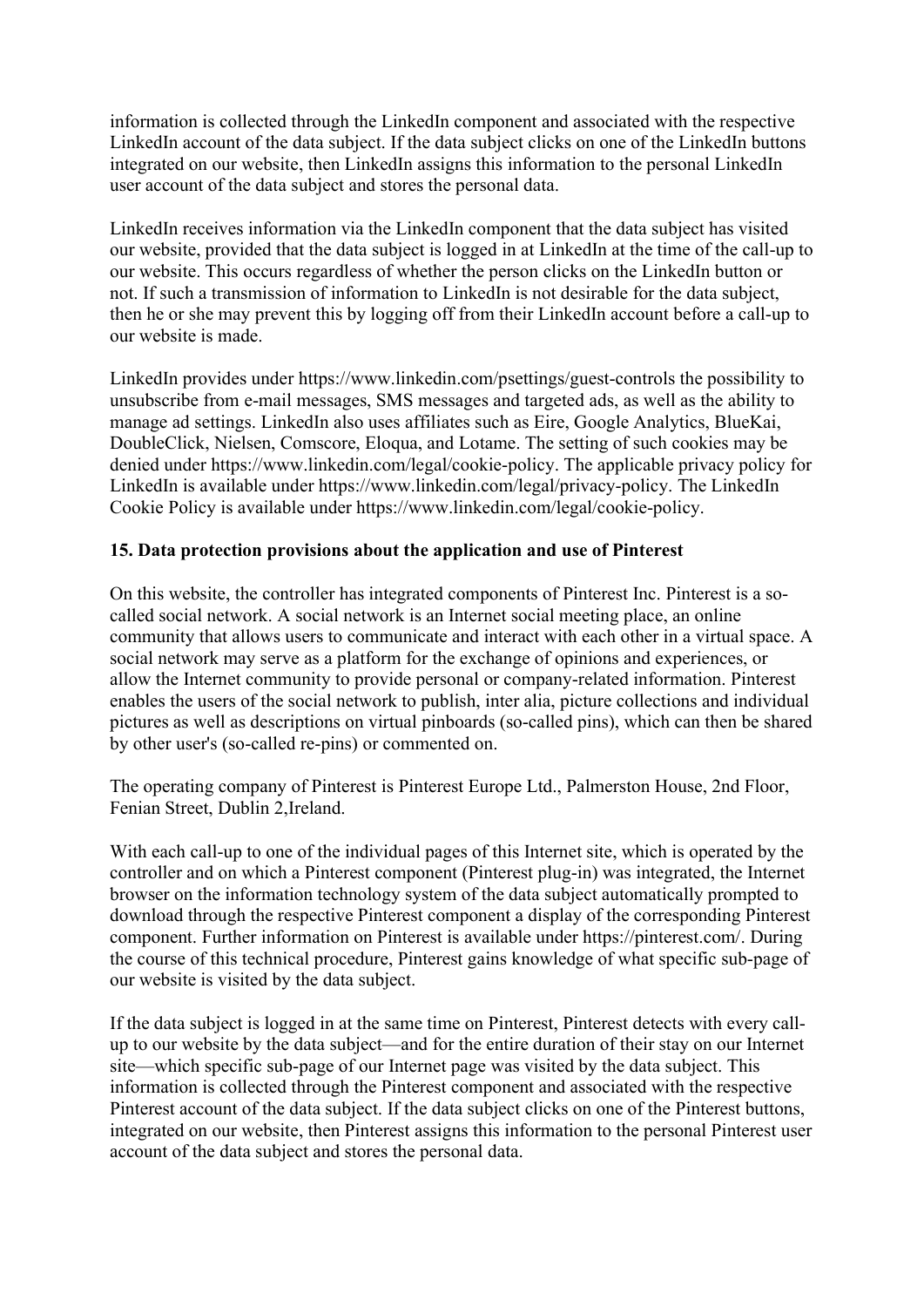Pinterest receives information via the Pinterest component that the data subject has visited our website, provided that the data subject is logged in at Pinterest at the time of the call-up to our website. This occurs regardless of whether the person clicks on the Pinterest component or not. If such a transmission of information to Pinterest is not desirable for the data subject, then he or she may prevent this by logging off from their Pinterest account before a call-up to our website is made.

The data protection guideline published by Pinterest, which is available under https://about.pinterest.com/privacy-policy, provides information on the collection, processing and use of personal data by Pinterest.

## 16. Data protection provisions about the application and use of Tumblr

On this website, the controller has integrated components of Tumblr. Tumblr is a platform that allows users to create and run a blog. A blog is a web-based, generally publiclyaccessible portal on which one or more people called bloggers or web bloggers may post articles or write down thoughts in so-called blogposts. For example, in a Tumblr blog the user can publish text, images, links, and videos, and spread them in the digital space. Furthermore, Tumblr users may import content from other websites into their own blog.

The operating company of Tumblr is Oath (EMEA) Limited, 5-7 Point Square, North Wall Quay, Dublin 1, Ireland.

Through each call to one of the individual pages of this Internet site, which is operated by the controller and on which a Tumblr component (Tumblr button) has been integrated, the Internet browser on the information technology system of the data subject causes automatically the download of a display of the corresponding Tumblr component of Tumblr. Learn more about the Tumblr-buttons that are available under https://www.tumblr.com/buttons. During the course of this technical procedure, Tumblr becomes aware of what concrete sub-page of our website was visited by the data subject. The purpose of the integration of the Tumblr component is a retransmission of the contents of this website to allow our users to introduce this web page to the digital world and to increase our visitor numbers.

If the data subject is logged in at Tumblr, Tumblr detects with every call-up to our website by the data subject—and for the entire duration of their stay on our Internet site—which specific sub-page of our Internet page was visited by the data subject. This information is collected through the Tumblr component and associated with the respective Tumblr account of the data subject. If the data subject clicks on one of the Tumblr buttons, integrated on our website, then Tumblr assigns this information to the personal Tumblr user account of the data subject and stores the personal data.

Tumblr receives information via the Tumblr component that the data subject has visited our website, provided that the data subject is logged in at Tumblr at the time of the call-up to our website. This occurs regardless of whether the person clicks on the Tumblr component or not. If such a transfer of information to Tumblr is not desirable for the data subject, then he or she may prevent this by logging off from their Tumblr account before a call-up to our website is made.

The applicable data protection provisions of Tumblr may be accessed under https://www.tumblr.com/policy/en/privacy.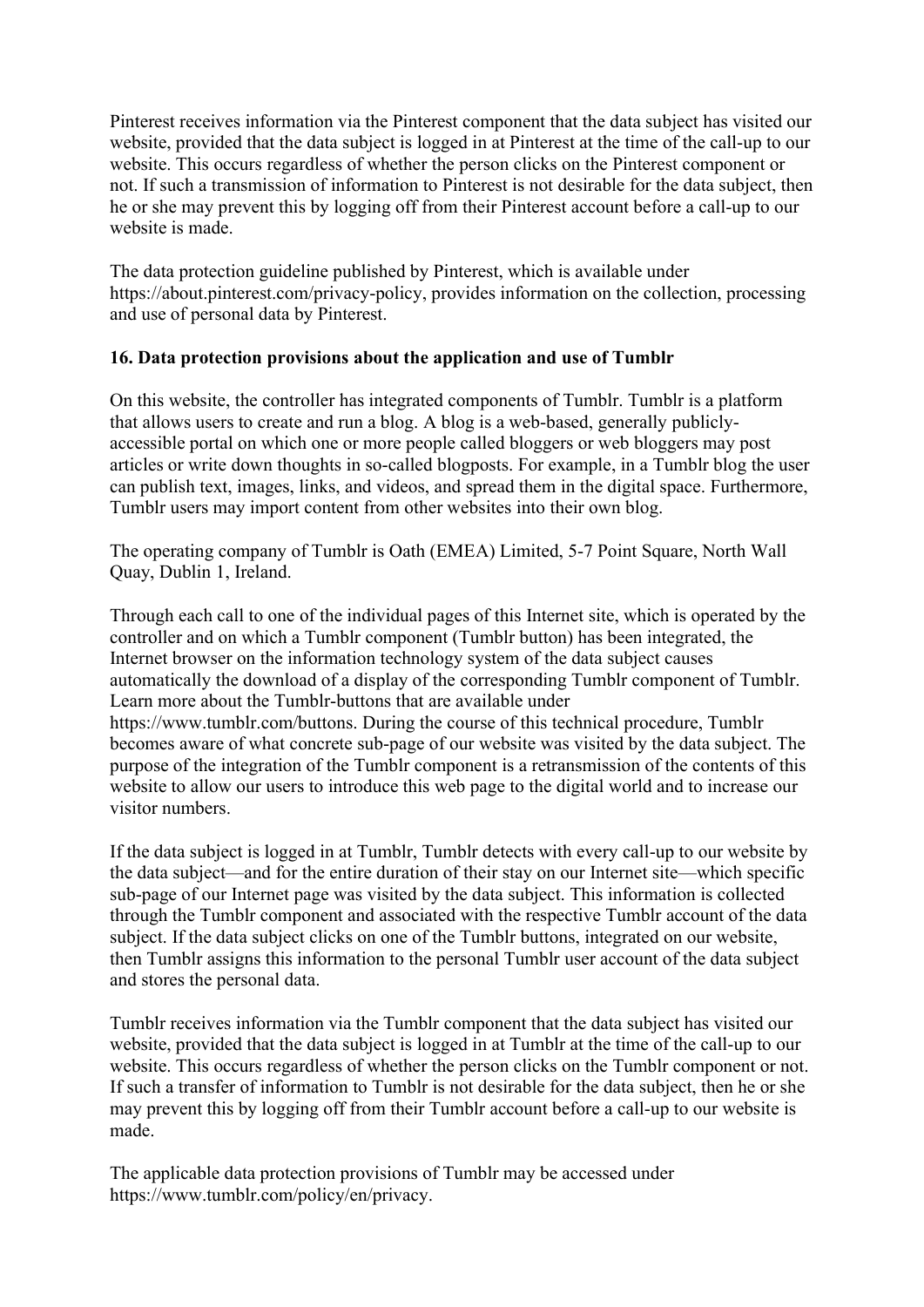## 17. Data protection provisions about the application and use of Twitter

On this website, the controller has integrated components of Twitter. Twitter is a multilingual, publicly-accessible microblogging service on which users may publish and spread so-called 'tweets,' e.g. short messages, which are limited to 280 characters. These short messages are available for everyone, including those who are not logged on to Twitter. The tweets are also displayed to so-called followers of the respective user. Followers are other Twitter users who follow a user's tweets. Furthermore, Twitter allows you to address a wide audience via hashtags, links or retweets.

The operating company of Twitter is Twitter International Company, One Cumberland Place, Fenian Street Dublin 2, D02 AX07, Ireland.

With each call-up to one of the individual pages of this Internet site, which is operated by the controller and on which a Twitter component (Twitter button) was integrated, the Internet browser on the information technology system of the data subject is automatically prompted to download a display of the corresponding Twitter component of Twitter. Further information about the Twitter buttons is available under

https://about.twitter.com/de/resources/buttons. During the course of this technical procedure, Twitter gains knowledge of what specific sub-page of our website was visited by the data subject. The purpose of the integration of the Twitter component is a retransmission of the contents of this website to allow our users to introduce this web page to the digital world and increase our visitor numbers.

If the data subject is logged in at the same time on Twitter, Twitter detects with every call-up to our website by the data subject and for the entire duration of their stay on our Internet site which specific sub-page of our Internet page was visited by the data subject. This information is collected through the Twitter component and associated with the respective Twitter account of the data subject. If the data subject clicks on one of the Twitter buttons integrated on our website, then Twitter assigns this information to the personal Twitter user account of the data subject and stores the personal data.

Twitter receives information via the Twitter component that the data subject has visited our website, provided that the data subject is logged in on Twitter at the time of the call-up to our website. This occurs regardless of whether the person clicks on the Twitter component or not. If such a transmission of information to Twitter is not desirable for the data subject, then he or she may prevent this by logging off from their Twitter account before a call-up to our website is made.

The applicable data protection provisions of Twitter may be accessed under https://twitter.com/privacy?lang=en.

## 18. Data protection provisions about the application and use of Xing

On this website, the controller has integrated components of XING. XING is an Internetbased social network that enables users to connect with existing business contacts and to create new business contacts. The individual users can create a personal profile of themselves at XING. Companies may, e.g. create company profiles or publish jobs on XING.

The operating company of XING is XING SE, Dammtorstraße 30, 20354 Hamburg, Germany.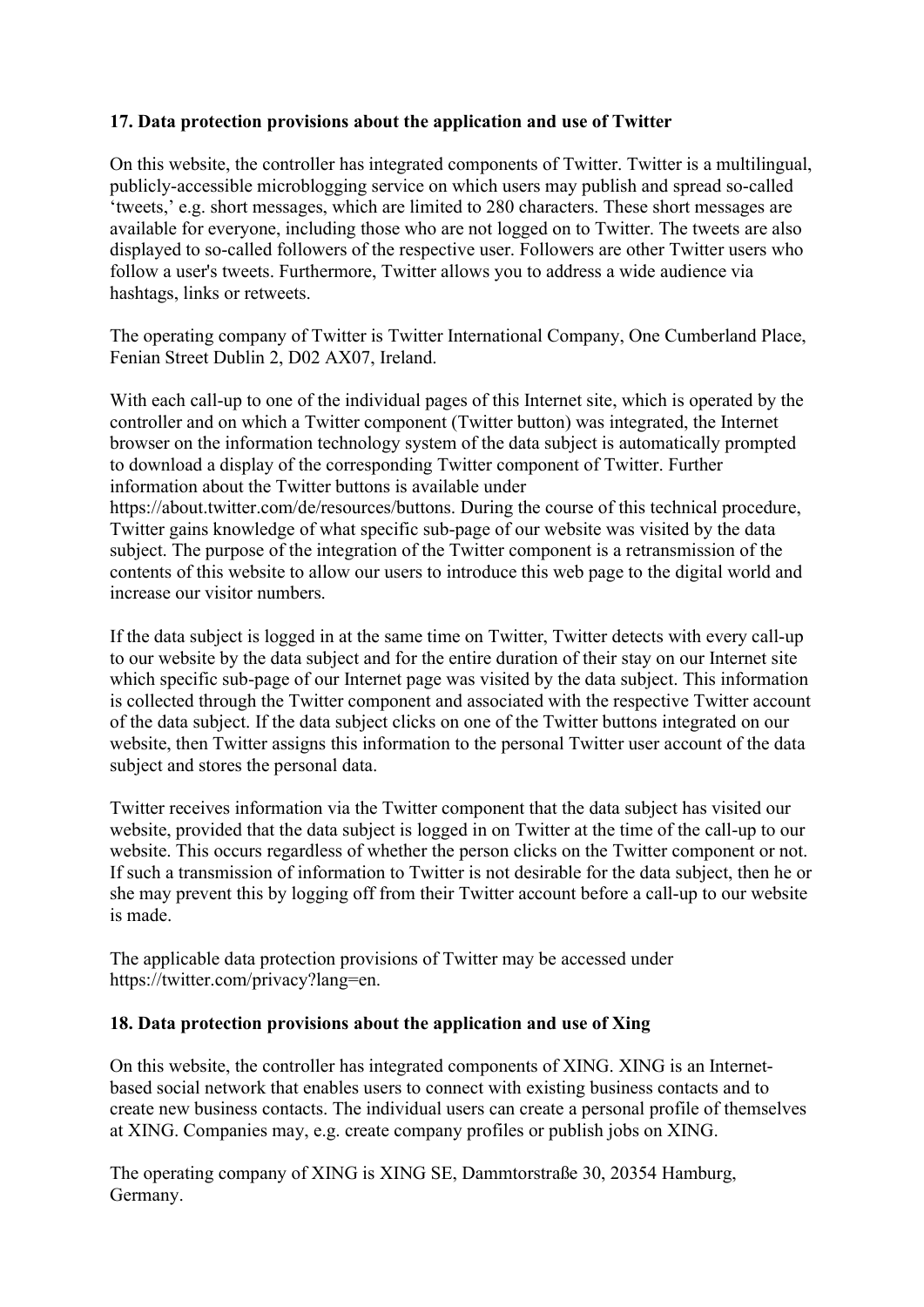With each call-up to one of the individual pages of this Internet site, which is operated by the controller and on which a XING component (XING plug-in) was integrated, the Internet browser on the information technology system of the data subject is automatically prompted to download a display of the corresponding XING component of XING. Further information about the XING plug-in the may be accessed under https://dev.xing.com/plugins. During the course of this technical procedure, XING gains knowledge of what specific sub-page of our website was visited by the data subject.

If the data subject is logged in at the same time on XING, XING detects with every call-up to our website by the data subject—and for the entire duration of their stay on our Internet site which specific sub-page of our Internet page was visited by the data subject. This information is collected through the XING component and associated with the respective XING account of the data subject. If the data subject clicks on the XING button integrated on our Internet site, e.g. the "Share"-button, then XING assigns this information to the personal XING user account of the data subject and stores the personal data.

XING receives information via the XING component that the data subject has visited our website, provided that the data subject is logged in at XING at the time of the call to our website. This occurs regardless of whether the person clicks on the XING component or not. If such a transmission of information to XING is not desirable for the data subject, then he or she can prevent this by logging off from their XING account before a call-up to our website is made.

The data protection provisions published by XING, which is available under https://www.xing.com/privacy, provide information on the collection, processing and use of personal data by XING. In addition, XING has published privacy notices for the XING share button under https://www.xing.com/app/share?op=data\_protection.

## 19. Data protection provisions about the application and use of YouTube

On this website, the controller has integrated components of YouTube. YouTube is an Internet video portal that enables video publishers to set video clips and other users free of charge, which also provides free viewing, review and commenting on them. YouTube allows you to publish all kinds of videos, so you can access both full movies and TV broadcasts, as well as music videos, trailers, and videos made by users via the Internet portal.

The operating company of YouTube is Google Ireland Limited, Gordon House, Barrow Street, Dublin, D04 E5W5, Ireland.

With each call-up to one of the individual pages of this Internet site, which is operated by the controller and on which a YouTube component (YouTube video) was integrated, the Internet browser on the information technology system of the data subject is automatically prompted to download a display of the corresponding YouTube component. Further information about YouTube may be obtained under https://www.youtube.com/yt/about/en/. During the course of this technical procedure, YouTube and Google gain knowledge of what specific sub-page of our website was visited by the data subject.

If the data subject is logged in on YouTube, YouTube recognizes with each call-up to a subpage that contains a YouTube video, which specific sub-page of our Internet site was visited by the data subject. This information is collected by YouTube and Google and assigned to the respective YouTube account of the data subject.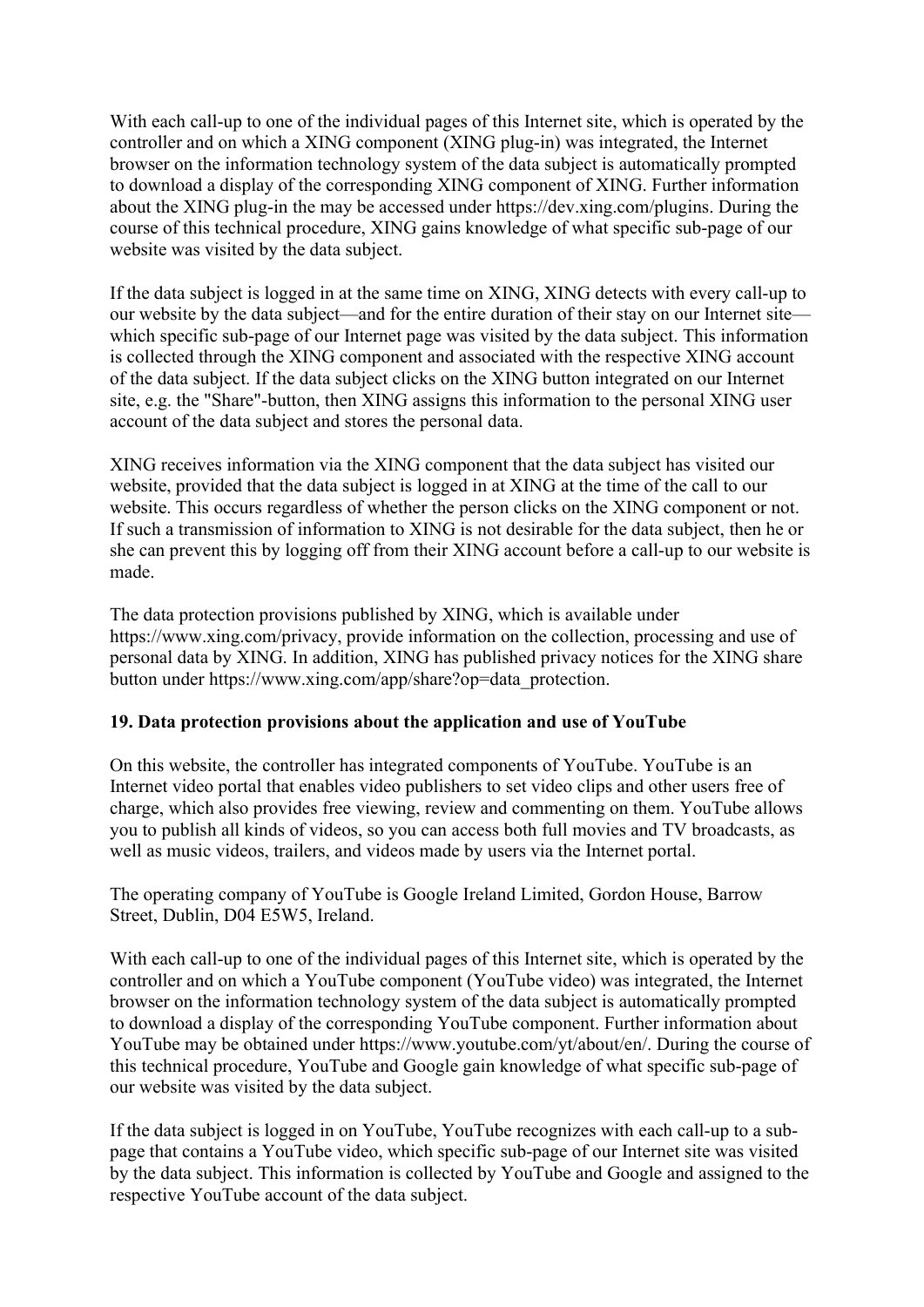YouTube and Google will receive information through the YouTube component that the data subject has visited our website, if the data subject at the time of the call to our website is logged in on YouTube; this occurs regardless of whether the person clicks on a YouTube video or not. If such a transmission of this information to YouTube and Google is not desirable for the data subject, the delivery may be prevented if the data subject logs off from their own YouTube account before a call-up to our website is made.

YouTube's data protection provisions, available at

https://www.google.com/intl/en/policies/privacy/, provide information about the collection, processing and use of personal data by YouTube and Google.

# 20. Legal basis for the processing

Art. 6(1) lit. a GDPR serves as the legal basis for processing operations for which we obtain consent for a specific processing purpose. If the processing of personal data is necessary for the performance of a contract to which the data subject is party, as is the case, for example, when processing operations are necessary for the supply of goods or to provide any other service, the processing is based on Article 6(1) lit. b GDPR. The same applies to such processing operations which are necessary for carrying out pre-contractual measures, for example in the case of inquiries concerning our products or services. Is our company subject to a legal obligation by which processing of personal data is required, such as for the fulfillment of tax obligations, the processing is based on Art. 6(1) lit. c GDPR. In rare cases, the processing of personal data may be necessary to protect the vital interests of the data subject or of another natural person. This would be the case, for example, if a visitor were injured in our company and his name, age, health insurance data or other vital information would have to be passed on to a doctor, hospital or other third party. Then the processing would be based on Art. 6(1) lit. d GDPR. Finally, processing operations could be based on Article 6(1) lit. f GDPR. This legal basis is used for processing operations which are not covered by any of the abovementioned legal grounds, if processing is necessary for the purposes of the legitimate interests pursued by our company or by a third party, except where such interests are overridden by the interests or fundamental rights and freedoms of the data subject which require protection of personal data. Such processing operations are particularly permissible because they have been specifically mentioned by the European legislator. He considered that a legitimate interest could be assumed if the data subject is a client of the controller (Recital 47 Sentence 2 GDPR).

# 21. The legitimate interests pursued by the controller or by a third party

Where the processing of personal data is based on Article 6(1) lit. f GDPR our legitimate interest is to carry out our business in favor of the well-being of all our employees and the shareholders.

## 22. Period for which the personal data will be stored

The criteria used to determine the period of storage of personal data is the respective statutory retention period. After expiration of that period, the corresponding data is routinely deleted, as long as it is no longer necessary for the fulfillment of the contract or the initiation of a contract.